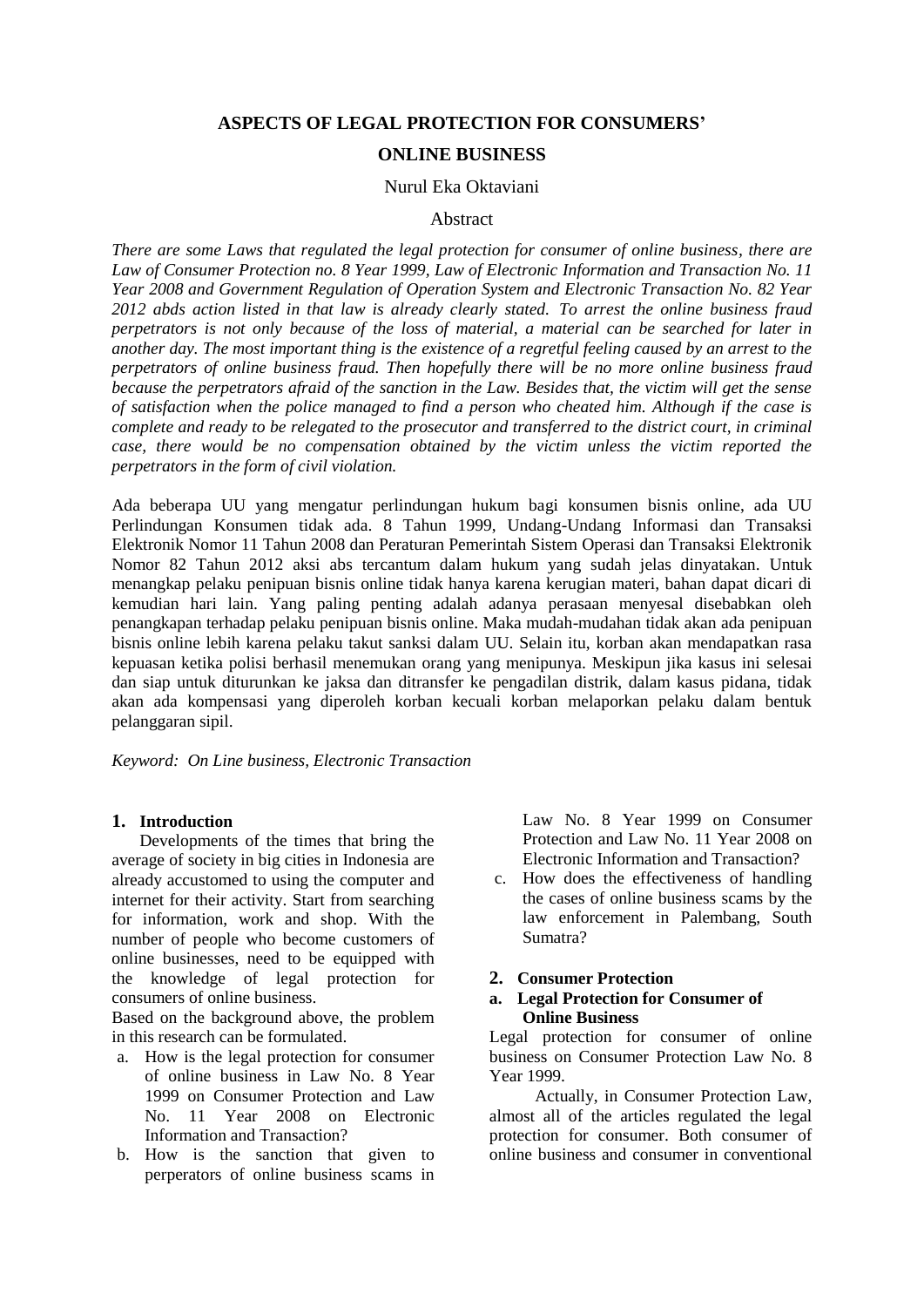market. There are some articles that related to be regulated to consumer of online business:

- 1) Article 4 about rights of consumer.
- 2) Article 7 about obligation of business agent.
- 3) Article 7 letter a, b, d, f and g is the obligation that the most crucial effort that must be done in every online-business transactions.
- 4) Article 8 of the goods and/or services that fulfill established standards.
- 5) Article 9 and Article 10 concerning the right information.
- 6) Article 12 deals with the special rate.
- 7) Article 15 regarding the supply of goods by force.
- 8) Article 16 concerning the offer through the booking
- 9) Article 17 of the ads that contain information that is not in accordance with reality and misleading.

To support the legal protection for consumer, there are NGO that working in field of consumer protection named Indonesian Consumers Foundation (YLKI). YLKI handle the case in civil field.

Legal Protection for Consumer of Online Business According to Electronic Information and Transaction Law No. 11 Year 2008.

Article 28 paragraph (1) which is a prohibition which reads:

*"Any person intentionally and without right to disseminate false and misleading news which resulted in a loss of consumer electronic transactions."*

Legal Protection for Consumer of Online Business According to Government Regulation No. 82 Year 2012 on Operation System and Electronic Transaction.

The things that attentioned of the parties to conduct electronic transactions referred on Article 46 paragraph (2), there are: good intention, the prudential principle, transparency, accountability and fairness.

Article 49 paragraph (1) reads: *"Business agents that offer products through the Electronic System shall provide complete and correct information related to contract terms, manufacturers, and products offered."*

- 1) **Sanction for the Online Business Scams** Sanctions against violations of Law of Consumer Protection.
	- i. Administrative Sanction.

Administrative sanctions regulated on Article 60 of Consumer Protection Law that contains the determination of maximum fine of Rp 200.000.000 (two hundred million rupiahs) to business agent that violate:

- a) Article 19 paragraph (2) and (3) the implementation of compensation by business agent to consumers in the form of refunds/replacement of goods and/or services similar.
- b) Article 20 if the there are losses as a result of ad production activities undertaken by business agent advertising.
- c) Article 25 if business agent that can not provide a guarantee after sales facility, either in the form of spare parts as well as its maintenance and the provision of a guarantee or warranty that has been set.
- d) Article 26 if the business agents who trade services do not meet the guarantee and/or warranty agreed and/or agreement.
- ii. Principal Criminal Sanction
- 1) Article 62 paragraph (1) on Consumer Protection Law determine that the business agent and/or the management may be liable a maximum imprisonment of 5 (five) years and a maximum fine of Rp 2.000.000.000 (two billion rupiahs) if a foul on:
	- a) Article 8 of the goods and/or services that fulfill established standards.
	- b) Article 9 and Article 10 concerning the right information.
	- c) Article 13 paragraph (2) of the drug deals and matters relating to health.
	- d) Article 15 regarding the supply of goods by force.
	- e) Article 17 paragraph (1) letter a, b, c, and e of the advertisement that contains information that does not correspond to reality and misleading.
	- f) Article 18 concerning the inclusion of standard clauses.
- 2) Article 62 paragraph (2) on Consumer Protection Law determine that business agent may be liable to maximum imprisonment of 2 (two) years or a maximum fine of Rp 500.000.000 (five hundred million rupiahs) with following conditions that violate:
	- a) Article 11 of the trade as a sale or auction.
	- b) Article 12 deals with the special rate.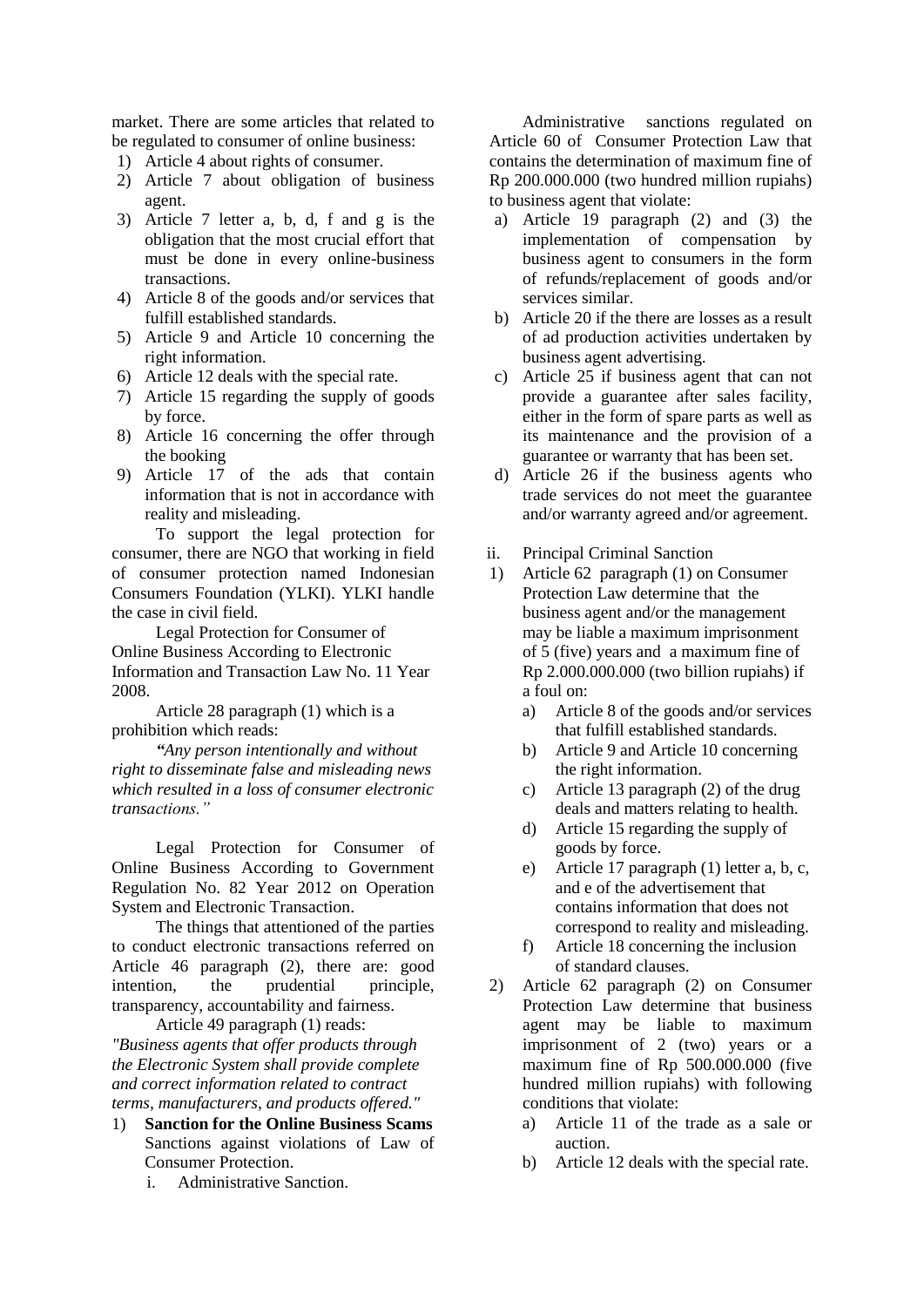- c) Article 13 paragraph (1) of the prize giving for free of charge.
- d) Article 14 concerning the offer by giving prizes through lottery.
- e) Article 16 concerning the offer through the order.
- f) Article 17 paragraph (1) letter d and f the production advertisements conflicting ethics, morality and applicable law.

Sanction against violations of Law of Electronic Information and Transaction.

Article 45 paragraph (2) on Law of Electronic Information and Transaction regulated that any person who fulfill the elements as referred to in Article 28 paragraph (1) and (2) shall be punished with maximum imprisonment of 6 (six) years and/or maximum fine of Rp 1.000.000.000 (one billion rupiahs).

The content of Article 28 paragraph (1) is:

> *" If any person intentionally and without right to disseminate false and misleading news which resulted in a loss of consumer electronic transactions."*

A word can be categorized as disseminate false and misleading if:

- a) The business agent says that they have business, but they intend to deceive consumers.
- b) Business agents do not provide correct and clear information about the goods and/or services it sells either intentionally or unintentionally.

# **b. Effectiveness of online business fraud case handling by the law enforcement.**

Handling cases of online business scams done by Sub-Directorate II of cyber crime section which is included into the Special Crime section. Cyber Crime section in South Sumatra provincial police commands was formed in mid 2012. That means that in one and a half year cyber crime field work, there were 18 reported cases and is still in the process of Examiner.

From the information obtained from the Head of Sub-Directorate II AKBP. Herwansyah Saidi, SH,. S.Ik,. MH, to handling the electronic transaction fraud cases is quite difficult. There are several factors inhibiting the investigation, such as: the perpetrators of phone numbers that can not be reached, fake websites, and bank accounts are not clear explanations. Besides that, the banks should also contribute in reducing the cases of fraud online business by providing strict requirements if people want to open a bank account, such as checking the address on the ID card and provide a clear photograph. So in case of violation of the law, the police can easily search for the perpetrator.

Based on research and analysis of the researcher, the handling of fraud cases of online business has not been an effective. With the state where there is the existing regulations that regulates it, the existing law enforcers who run it, but the result is still zero. From the 18 cases reported, no one complete and ready to be relegated to the prosecutor. Compared with ordinary criminal cases reported to the South Sumatra police, there are 34 (thirty four) cases and 2 (two) of them are complete and ready to be relegated to the prosecutor.

The important factors that inhibit the process of investigation of a case in South Sumatra Police is the lack of Human Resources (HR) within the agency. There is only one person in charge to handle the special criminal case of cyber crime, that related to online business and another fraud that done by electronic media. With the number of cases received, it is very difficult to solve these cases alone.

To arrest the online business fraud perpetrators is not only because of the loss of material, a material can be searched for later in another day. The most important thing is the existence of a regretful feeling caused by an arrest to the perpetrators of online business fraud. Then hopefully there will be no more online business fraud because the perpetrators afraid of the sanction in the Law. Besides that, the victim will get the sense of satisfaction when the police managed to find a person who cheated him. Although if the case is complete and ready to be relegated to the prosecutor and transferred to the district court, in criminal case, there would be no compensation obtained by the victim unless the victim reported the perpetrators in the form of civil violation.

If there has been a deterrent effect, the public as consumers may feel the legal certainty of transactions via online, because of this online business transactions can be the job by people in Indonesia. Business online also can drive the economy of this country by